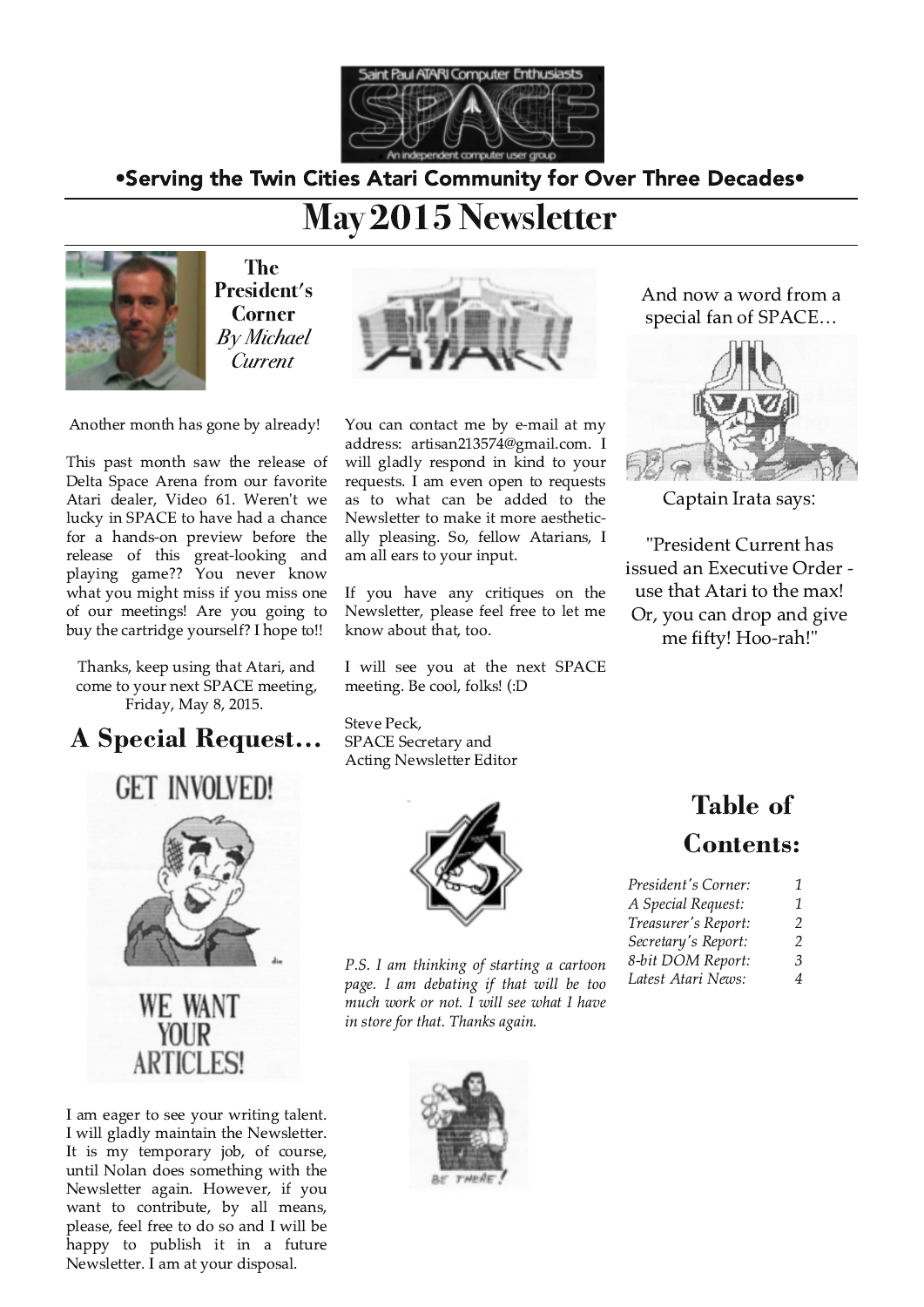



With only three members present at the April SPACE meeting we still had a great time, and it turned to be a good meeting at least for me anyway. We talked about adding a member to our bank account for protection in case something happened to me and i was unable to access our funds at TCF. This works out perfect for SPACE. The only expense is a \$19.95 opening charge for new checks which is the same amount we would have had for the re-ordering of checks on our old account More to talk about at the May SPACE meeting.

It was fun talking about games on the iPad and iPhone. If you have ever played one of these it is very aggravating when a pop-up overshadows your game in progress to let you know there is another game you may be interested in downloading when, in fact, you only want to play the game you just waited to load. Isn't it great to play an Atari game and not be interrupted just because you finished a new level? I'll tell you one thing: if you ever have a grandchild use your iPad or phone make sure you watch very carefully what they do you may find charges on your credit card that you will not be able to identify. The best thing to do is to put a lock on so that you have to answer a question and okay a charge to your account. This brings up another problem as the question you need to answer may only ask you to enter the three numbers on the screen and answer okay afterwards My three-and-ahalf year-old grandson can do that on his own and okay the charge.

We had a great DOM for April, and with only three members we still had sales of \$12.00 with no expenses again since Nolan hasn't been at a SPACE meeting since December 2014. We had a balance of \$223.49 to begin the month of April, and with the \$12.00 added we now have \$235.49.

Thanks to a very nice associate at TCF Bank, we got our bank fees back and got us set up with a new business account. Now, we have to figure out who we want added to the account, and that person would have to be with me to be added to the account. We could tyake care of it at one of our meetings as I am sure there must be a TCF location close by the Falcon Heights center. Something to talk about next month. See you in May.

\$\$\$



#### **HELLO WORLD!: D**

I was not around for the meeting in April. But, with kudos to Greg for taking notes for me, here is my Secretary's Report. So, here we go!

The meeting commenced at 7:30 PM. I am glad for the DOM sales from April. I think that the ST DOMs are the pinnacle for our success as a club at the moment. Every little bit helps.

There was talk of new games from V61, but it is still in the development phase, of course. There are bugs to work out. The new batch of 1010 Evolved drives is in progress. Lance will have more info soon.

There is a new SPACE bank account. Greg will say more about it in May as he suggested we have two people on the account. Also, the remains of Atari, Inc. is going digital. Well, I do not know what to say about that. It was such a great American company, until...

the dungeon Anvway, game President Current showed us is going to cartridge format! I like this idea, as it will be more durable than a disk. Lance has said that there is a new memory upgrade coming from Europe (from Lotharek in Poland, I assume). More info will come on this soon.

The membership count is at nine members with two needing to renew.

Well, that concludes the Secretary's Report. I will now close with my favorite salutation from Stan Lee:

# **EXCELSIOR! Atari 8-bit<br>DOM Report**

By Steven

My fellow Atarians! Here is the next installment of the Atari 8-bit DOM Report. I know that I am still backlogged with the older Newsletters and I am working on them as we speak. So, sorry for the inconvenience. The previous DOM Reports will be doubled up in the older Newsletters.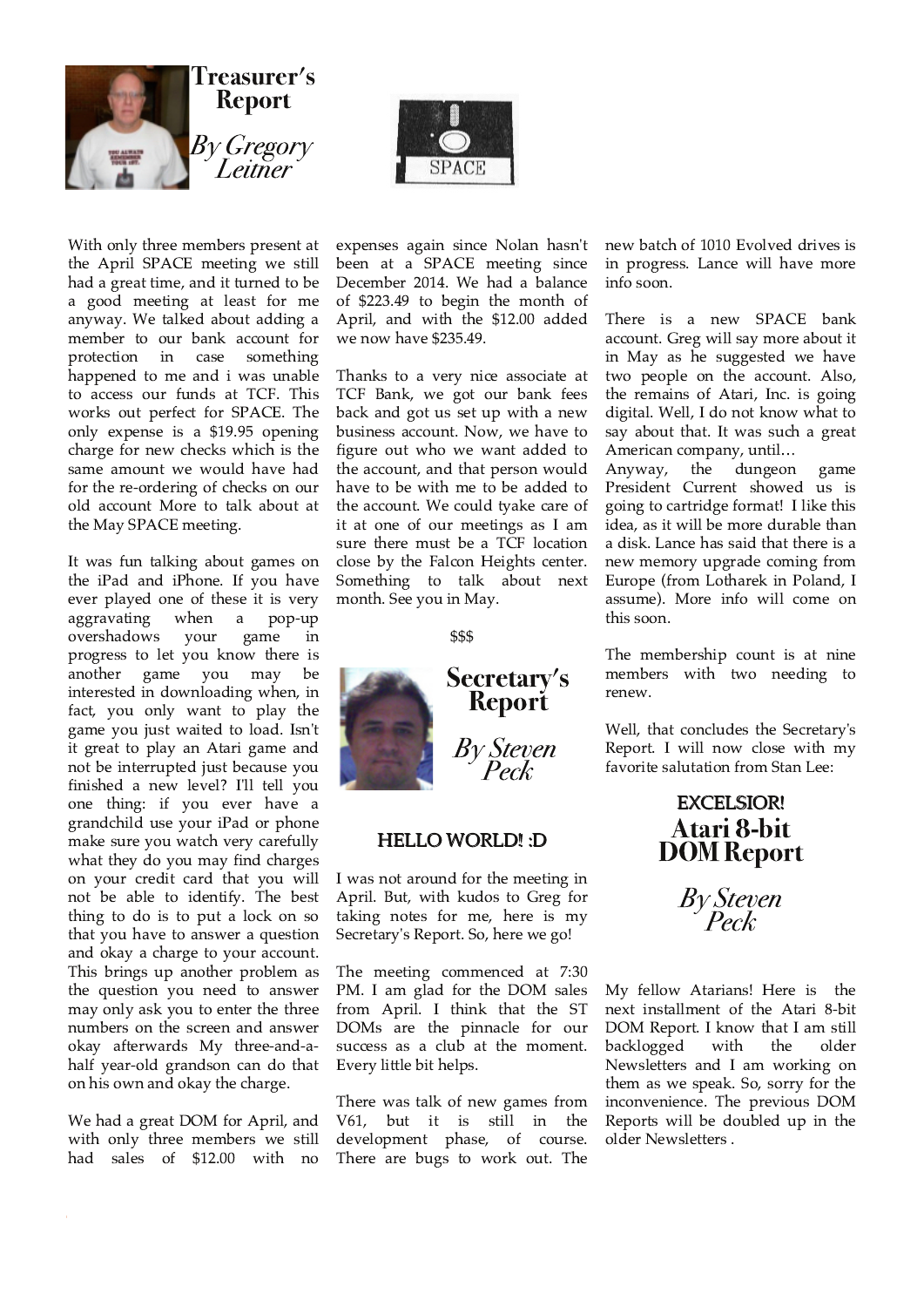I am going to concentrate on the April 2015 DOM in this May issue.

So, here we go with my Reports:

May 2015 DOM, Side A:

RANSACK!: Beautifully executed game! You hop around the screen shooting targets in a side-scrolling environment. Mind your speed and be careful because you only have limited energy Love it!

Graphics: 7 Animation: 9 Gameplay 10 Sound: 9

Total score: 35 out of 40

RGB: This game shows a robot-that has to avoid enemy robots to get out of each level within a time limit maneuvers. It looks impressive and plays well. But, I really could not make it through the game. Liked it anyway.

Graphics: 8 out of 10 Animation: 8 out of 10 Gameplay: 10 out of 10 Sound: 9 out of 10 Total score: 35 out of 40

Nemezyro: This is a puzzle game with a PAL problem. I could not really understand it. I need instructions on how to play the game.

Sound: 10 Graphics: 7 Animation: 1 Gameplay:: 5

Total score: 23 out of 40

Side B:

Dimo's Quest in ABBUC Land: In this game, since I did not have the level disk, I could not play it. Nice splash screen, though. Great music.

Sound: 10 Graphics: 10

Total score: Incomplete

So, this concludes the 8-bit DOM Review for this month. Have fun agaming! See you next month.

#### **Latest Atari News For May 2015**

Tuesday, April 7, 2015

From: video61atarisales@gmail.com

Newsgroups: comp.sys.atari.8bit

"We have a new game for Atari 8bit computers at Video 61! 'DELTA SPACE ARENA' was programmed by Peter J. Meyer, who worked on Tempest Xtreme and Venture for the Atari 8-bit computer:

"When we started working on the game we wanted something that would be really reflective of the early Atari 8-bit era on 16K cartridges. We wanted to make a game that really reflected that '1981 Atari' look and feel of a great game on a very limited amount of memory. I used to love to play 'Asteroids'! I wanted something that felt a lot like 'Asteroids' and brought you back to that era, especially with the sound effects. So, that's what we came up with: a very good looking game, lots of sound effects and lots of playability. One of the testers played it up past level 70! It's always one of those great games that keeps you coming back."

Game description: nearly 300 years into the future, you are selected to undergo space fighter training against robot ships. There will be many types of ships to destroy. You can obtain some power-ups for the ship, but avoid the "K" power-up. It will destroy your ship!

More on "Delta Space Arena": http://members.tcq.net/video61/d sa.html

The game is \$39.95 and includes the cartridge in a clamshell packaging.

Please visit my website http://www.atarisales.com/, or call me at (651) 462-2500 with any questions.

Thanks.

Lance

http://atariage.com/forums/topic /237580-new-a8-game-releasedcurse-of-the-lost-miner/ 

Curse of the Lost Miner is a simple platformer with features of a logic game for Atari **800XL** and compatible computers.

Your goal is to guide the cursed miner through dangerous caves and collect all diamonds in each cave.

The game is a sequel to "Caverns of the lost miner" released in 2007.

Improvements 13 New caves (more difficult) More responsive controls Updated sounds and music 4 "Looks and Feels" of the caves Training cave Both source code (C and ASM) and game data are freely available.

The game is NTSC-aware, the game speed is the same on both PAL/NTSC systems.

> Download from home page: http://www.baktra.wz.cz/ software/culomin.html

The next SPACE meeting is on Friday, May 8, 2015. We hope to see you there!